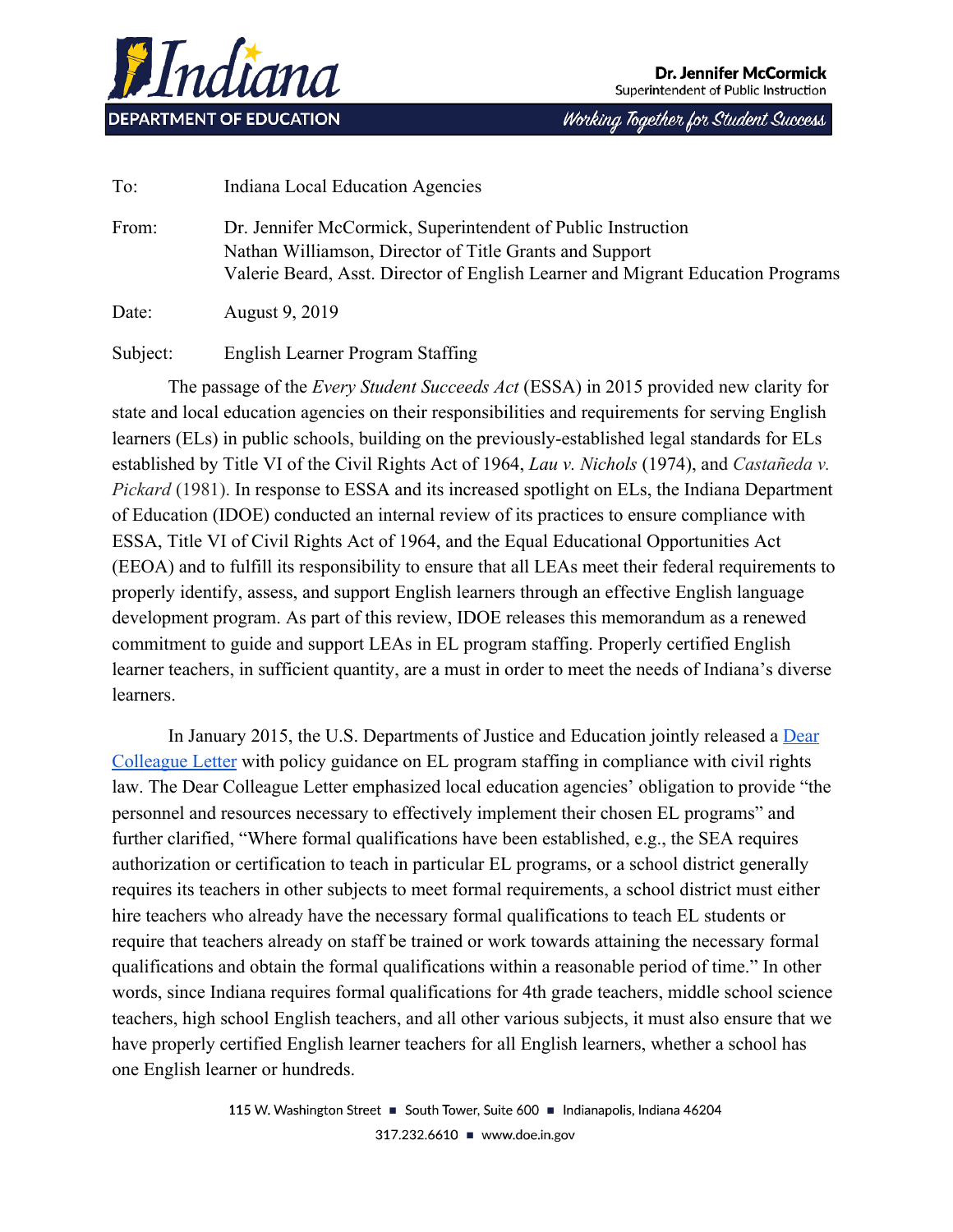

Working Together for Student Success

According to a 2012 national evaluation of Title III implementation by the U.S. Department of Education, Indiana was one of nine states not requiring EL licensure. While Indiana does have a formal qualification for EL teachers--the English As a New Language (ENL) Professional Educator License--EL teacher licensure has been required variably across Indiana schools and EL programs. Not only would changing this requirement align us with other states, but we would finally be working to attain compliance with civil rights law. Currently Indiana schools staff their EL programs at an average of 83 students to 1 ENL-licensed teacher (83:1). Nearly half of Indiana's local education agencies reported having zero ENL-licensed teachers on staff during the 2018-2019 school year while more than 90% of Indiana LEAs reported having at least one English learner enrolled. Of the 1,259 ENL-licensed teachers working in Indiana LEAs this year, over half of them are concentrated in fifteen LEAs. In light of the recently-clarified legislation and policy guidance from the U.S. Department of Education, IDOE is issuing additional guidance for Indiana schools regarding requirements for EL program staffing.

Every English learner enrolled in an Indiana local education agency is entitled to receive English language instruction via an ENL-certified teacher who acts as the "EL Teacher of Record." While this position may look different across various local contexts, IDOE has defined minimum expected [responsibilities](https://www.doe.in.gov/elme/english-learner-policy-and-guidance) for the EL Teacher of Record to assist local education agencies as they ensure local compliance with federal requirements. It is important to note that recent Office of Civil Rights findings have cited that all English learner students are required to receive English language development services at least 30-45 minutes per day, 4-5 days a week in frequency and duration beyond standard English Language Arts instruction. *Castañeda v. Pickard* (1981) established additional expectations for LEAs as they implement their federally-required English language development programs, clarifying that these programs must be resourced and staffed in a way "reasonably calculated to implement effectively." Where too few ENL-licensed teachers are asked to oversee English language development for an unreasonably large caseload of students, a local education agency fails to meet its federal requirements under *Castañeda.* To comply with this requirement and to ensure EL Teachers of Record are able to effectively carry out their responsibilities, IDOE recommends that the EL Teacher of Record caseload not exceed thirty English learners.

IDOE has an obligation to ensure that all local education agencies comply with the federal civil rights requirements, and will begin implementing the clarified expectations on EL teacher qualifications effective immediately. Local education agencies will submit their plan to ensure every English learner receives English language instruction via an ENL-certified EL Teacher of Record beginning with the 2019-2020 school year as part of the English learner (Lau) Plan. In cases where no ENL-certified teacher is employed by the local education agency or